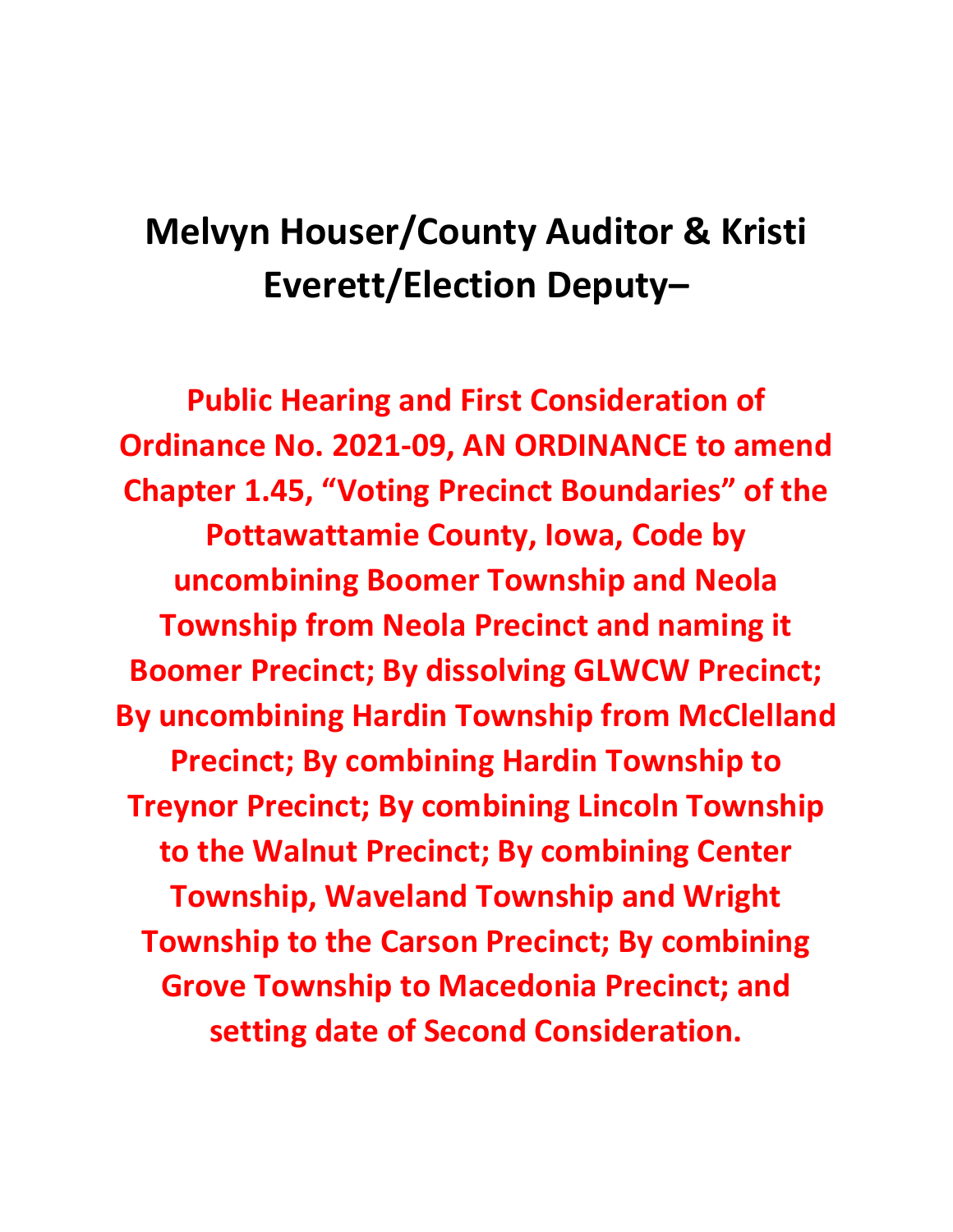#### CHAPTER 1.45 Voting Precinct Boundaries

- 1.45.010 TITLE: This Chapter shall be known and may be cited and referred to as the "Voting Precinct Boundaries" of Pottawattamie County, Iowa. (Ordinance #2001-05/November 16, 2001)
- 1.45.020 PURPOSE: The purpose of this Ordinance is to establish the voting precincts in Pottawattamie County, Iowa. (Ordinance #2001-05/November 16, 2001)
- 1.45.030 RE-PRECINCT: As required by Section 49.7, Code of Iowa, Pottawattamie County will reprecinct the year following the Federal Decennial Census. (Ordinance #2001-05/November 16, 2001)
- 1.45.040 DIVISION INTO PRECINCTS: Pottawattamie County is hereby divided into twenty-six sixteen (2616), as follows:

| <b>PRECINCTS</b>                                               | <b>POPULATION</b>    | <b>DESCRIPTION</b>                                    |  |  |
|----------------------------------------------------------------|----------------------|-------------------------------------------------------|--|--|
| Avoca                                                          | <del>1975</del> 2097 | Knox Township, Pleasant Township, City of Avoca and   |  |  |
|                                                                |                      | that part of City of Shelby which lies within the     |  |  |
|                                                                |                      | boundaries of Pottawattamie County                    |  |  |
| <b>Boomer</b>                                                  | 1008                 | <b>Boomer Township and Neola Township</b>             |  |  |
| Carson                                                         | 9641432              | Carson Township, Center Township, Waveland            |  |  |
|                                                                |                      | Townshi, Wright Township and City of Carson           |  |  |
| Crescent                                                       | 28272612             | Crescent Township, Lake Township, Rockford Township   |  |  |
|                                                                |                      | and City of Crescent                                  |  |  |
| Garner                                                         | 31093205             | excluding<br>Township<br>block<br>Garner<br>census    |  |  |
|                                                                |                      | 191550316011026 191550316011016<br>and                |  |  |
|                                                                |                      | 491550316011013191550316011027                        |  |  |
| <b>GLWCW</b>                                                   | 853                  | Grove Township, Lincoln Township, Wright Township,    |  |  |
|                                                                |                      | <b>Center Township and Waveland Township</b>          |  |  |
| <b>Hancock</b>                                                 | 377356               | Valley Township and City of Hancock                   |  |  |
| Lewis 1                                                        | 21162040             | Part of Lewis Township lying north of Highway 92 and  |  |  |
|                                                                |                      | 191550316011026<br>block<br>including<br>census       |  |  |
|                                                                |                      | 191550316011016<br>191550316011013<br>and             |  |  |
|                                                                |                      | 191550316011027 in Garner Township                    |  |  |
| Lewis 2                                                        | 25312366             | That part of Lewis Township lying South of Highway 92 |  |  |
| Macedonia                                                      | 396594               | Macedonia Township, Grove Township and City of        |  |  |
|                                                                |                      | Macedonia                                             |  |  |
| McClelland                                                     | 1049146              | Hardin Township and City of McClelland                |  |  |
| Minden                                                         | 13041295             | Minden Township, York Township and City of Minden     |  |  |
| Neola                                                          | 1872918              | Neola Township, Boomer Township and City of Neola     |  |  |
| Oakland                                                        | 22902260             | Belknap Township, James Township, Washington          |  |  |
|                                                                |                      | Township and City of Oakland                          |  |  |
| Treynor                                                        | 17482829             | Hardin Township, Keg Creek Township, Silver Creek     |  |  |
|                                                                |                      | Township and City of Treynor                          |  |  |
| Underwood                                                      | 27842836             | Norwalk Township, Hazel Dell Township and City of     |  |  |
|                                                                |                      | Underwood                                             |  |  |
| Walnut                                                         | 9481053              | Layton Township, Lincoln Township-and City of Walnut  |  |  |
| <b>TOTAL</b>                                                   | 2714327077           |                                                       |  |  |
| Ordinance #2011-052021-09/September 16, 2011December 17, 2021) |                      |                                                       |  |  |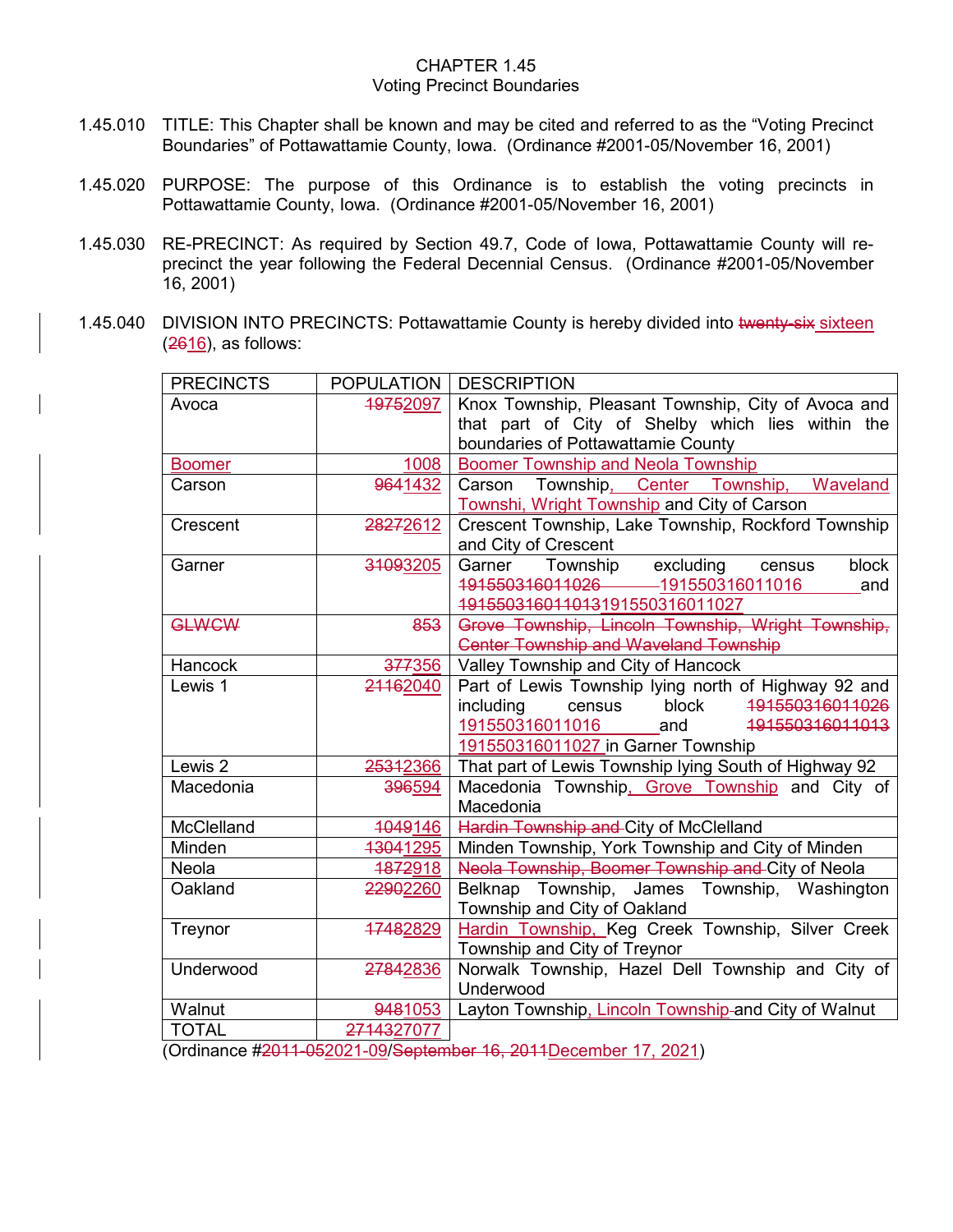#### CHAPTER 1.45 Voting Precinct Boundaries

- 1.45.010 TITLE: This Chapter shall be known and may be cited and referred to as the "Voting Precinct Boundaries" of Pottawattamie County, Iowa. (Ordinance #2001-05/November 16, 2001)
- 1.45.020 PURPOSE: The purpose of this Ordinance is to establish the voting precincts in Pottawattamie County, Iowa. (Ordinance #2001-05/November 16, 2001)
- 1.45.030 RE-PRECINCT: As required by Section 49.7, Code of Iowa, Pottawattamie County will reprecinct the year following the Federal Decennial Census. (Ordinance #2001-05/November 16, 2001)
- 1.45.040 DIVISION INTO PRECINCTS: Pottawattamie County is hereby divided into sixteen (16), as follows:

| <b>PRECINCTS</b> |       | <b>POPULATION   DESCRIPTION</b>                       |
|------------------|-------|-------------------------------------------------------|
| Avoca            | 2097  | Knox Township, Pleasant Township, City of Avoca and   |
|                  |       | that part of City of Shelby which lies within the     |
|                  |       | boundaries of Pottawattamie County                    |
| <b>Boomer</b>    | 1008  | Boomer Township and Neola Township                    |
| Carson           | 1432  | Carson Township, Center Township,<br>Waveland         |
|                  |       | Township, Wright Township and City of Carson          |
| Crescent         | 2612  | Crescent Township, Lake Township, Rockford Township   |
|                  |       | and City of Crescent                                  |
| Garner           | 3205  | Township excluding<br>block<br>Garner<br>census       |
|                  |       | 191550316011016 and 191550316011027                   |
| <b>Hancock</b>   | 356   | Valley Township and City of Hancock                   |
| Lewis 1          | 2040  | Part of Lewis Township lying north of Highway 92 and  |
|                  |       | including census block 191550316011016<br>and         |
|                  |       | 191550316011027 in Garner Township                    |
| Lewis 2          | 2366  | That part of Lewis Township lying South of Highway 92 |
| Macedonia        | 594   | Macedonia Township, Grove Township and City of        |
|                  |       | Macedonia                                             |
| McClelland       | 146   | City of McClelland                                    |
| Minden           | 1295  | Minden Township, York Township and City of Minden     |
| <b>Neola</b>     | 918   | City of Neola                                         |
| Oakland          | 2260  | Belknap Township, James Township, Washington          |
|                  |       | Township and City of Oakland                          |
| Treynor          | 2829  | Hardin Township, Keg Creek Township, Silver Creek     |
|                  |       | Township and City of Treynor                          |
| Underwood        | 2836  | Norwalk Township, Hazel Dell Township and City of     |
|                  |       | Underwood                                             |
| Walnut           | 1053  | Layton Township, Lincoln Townshipand City of Walnut   |
| <b>TOTAL</b>     | 27077 |                                                       |

(Ordinance #2021-09/December 17, 2021)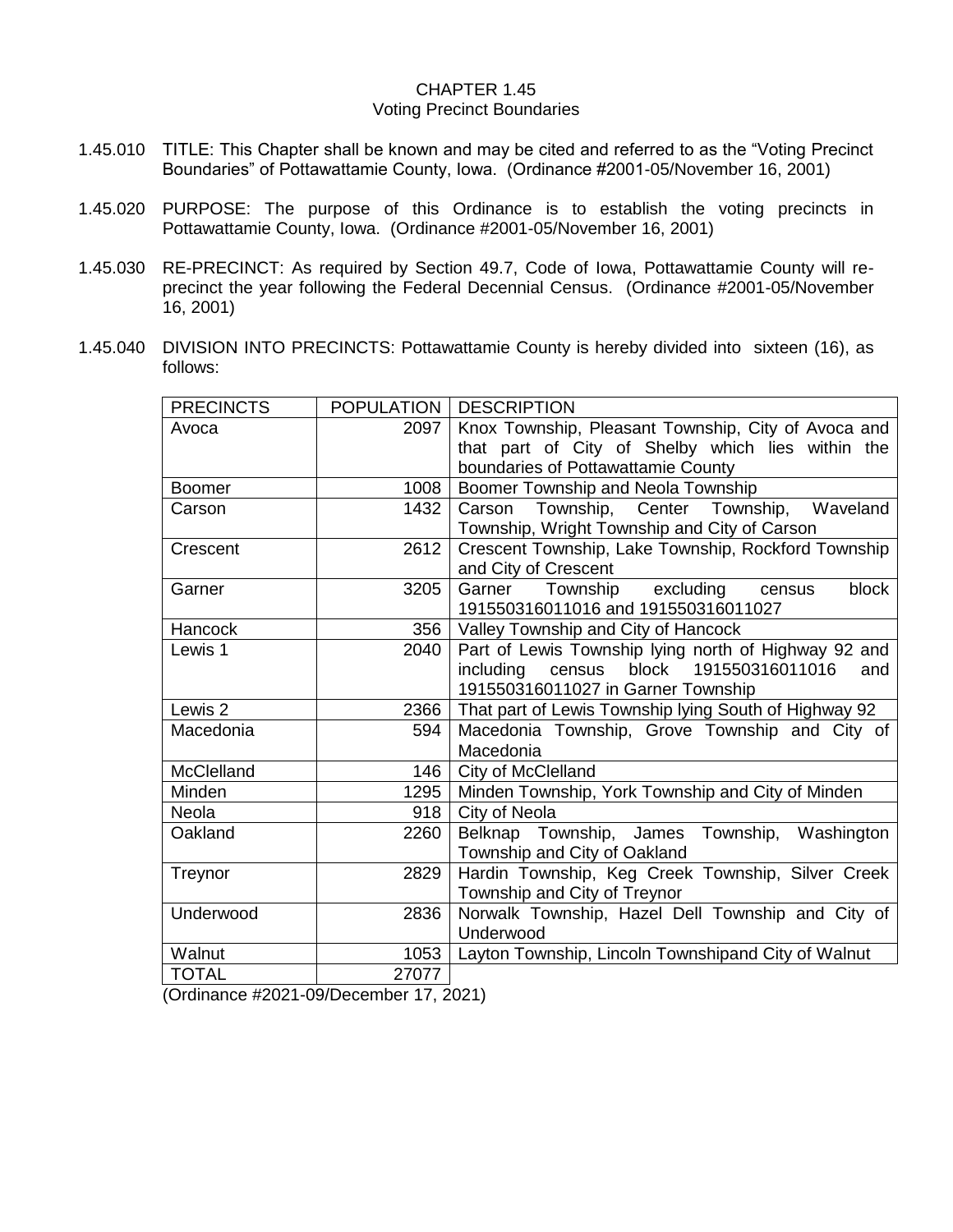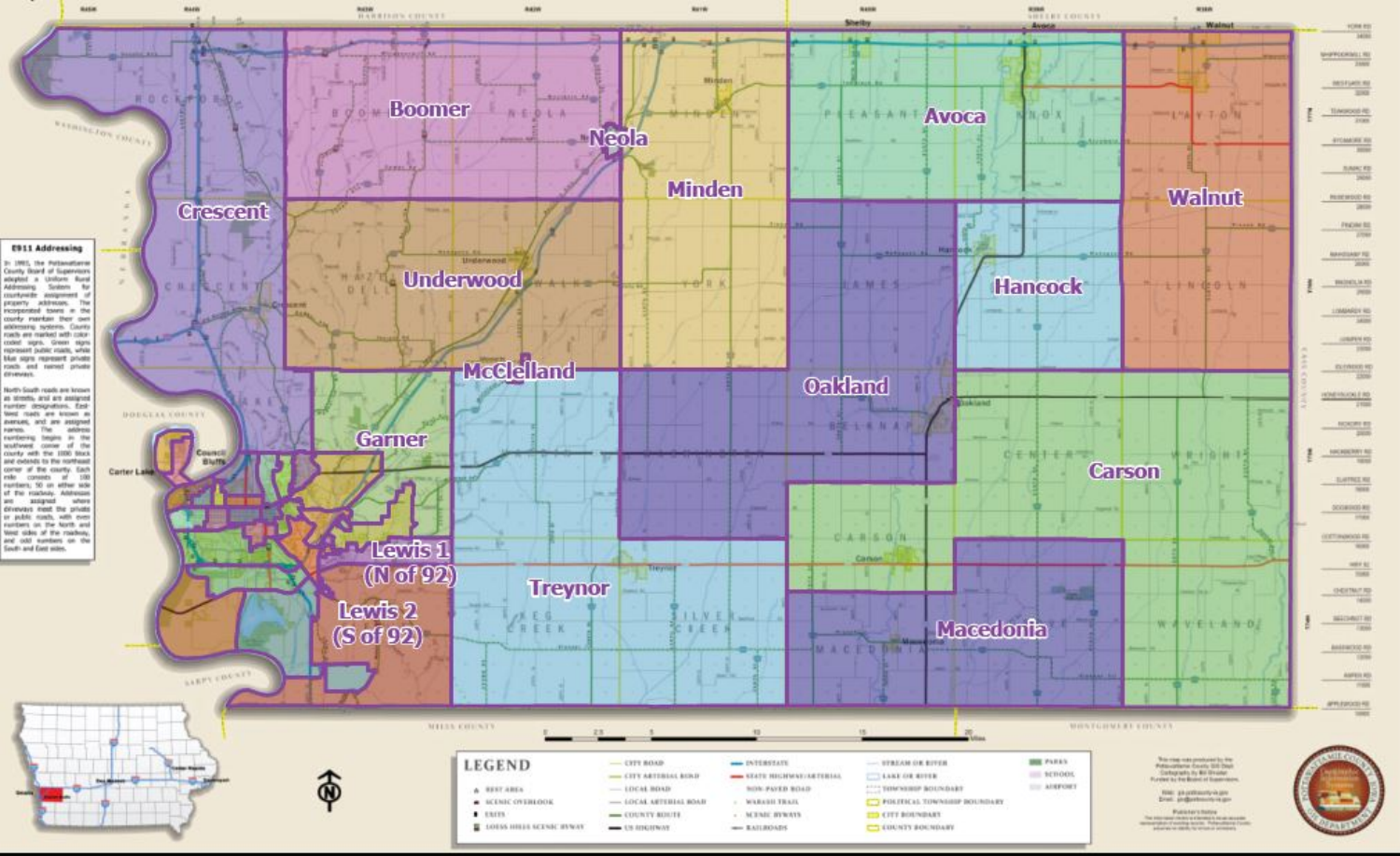## **POTTAWATTAMIE COUNTY, IOWA ORDINANCE NO. 2021-09**

**AN ORDINANCE** to amend Chapter 1.45, "Voting Precinct Boundaries" of the Pottawattamie County, Iowa, Code by

- By uncombining Boomer Township and Neola Township from Neola Precinct and naming it Boomer Precinct;
- By dissolving GLWCW Precinct;
- By uncombining Hardin Township from McClelland Precinct;
- By combining Hardin Township to Treynor Precinct;
- By combining Lincoln Township to the Walnut Precinct;
- By combining Center Township, Waveland Township and Wright Township to the Carson Precinct;
- By combining Grove Township to Macedonia Precinct;

## **BE IT ORDAINED BY THE BOARD OF SUPERVISORS OF POTTAWATTAMIE COUNTY, IOWA**

**SECTION 1 - REPEAL OF CONFLICTING ORDINANCES:** That Section 1.45.040, Division into Precincts, is hereby repealed in their entirety. Furthermore, all other ordinances in conflict with the provisions of this Ordinance are hereby repealed to the extent necessary to give this Ordinance full force and effect.

**SECTION 2 - AMENDMENTS:** That the Pottawattamie County, Iowa, Code, be and the same is hereby amended by changing the data for the following precincts in Section 1.45.040, to read as follows:

Pottawattamie County is hereby divided into sixteen (16), as follows:

| <b>PRECINCTS</b> | <b>POPULATION</b> | <b>DESCRIPTION</b>                                       |
|------------------|-------------------|----------------------------------------------------------|
|                  |                   | Knox Township, Pleasant Township, City of Avoca and that |
| Avoca            | 2,097             | part of City of Shelby which lies within the             |
|                  |                   | boundaries of Pottawattamie County                       |
| Boomer           | 1,008             | Boomer Township and Neola Township                       |
| Carson           | 1,432             | Carson Township, Center Township, Waveland               |
|                  |                   | Township, Wright Township and City of Carson             |
|                  |                   | Crescent Township, Lake Township, Rockford Township      |
| Crescent         | 2,612             | and City of Crescent                                     |
| Garner           | 3,205             | Garner Township excluding census block                   |
|                  |                   | 191550316011016 and 191550316011027                      |
|                  |                   |                                                          |
| Hancock          | 356               | Valley Township and City of Hancock                      |
| Lewis 1          | 2,070             | Part of Lewis Township lying north of Highway 92 and     |
|                  |                   | including census block 191550316011016 and               |
|                  |                   | 191550316011027 in Garner Township                       |
| Lewis 2          | 2,366             | That part of Lewis Township lying South of Highway 92    |
| Macedonia        | 594               | Macedonia Township, Grove Township and City of           |
|                  |                   | Macedonia                                                |
| McClelland       | 146               | City of McClelland                                       |
| Minden           | 1,295             | Minden Township, York Township and City of Minden        |
| Neola            | 918               | City of Neola                                            |
| Oakland          | 2,260             | Belknap Township, James Township, Washington             |
|                  |                   | Township and City of Oakland                             |
| Treynor          | 2,829             | Hardin Township, Keg Creek Township, Silver Creek        |
|                  |                   | Township and City of Treynor                             |
| Underwood        | 2,836             | Norwalk Township, Hazel Dell Township and City of        |
|                  |                   | Underwood                                                |
| Walnut           | 1,053             | Layton Township, Lincoln Township and City of Walnut     |
| <b>TOTAL</b>     | 27,077            |                                                          |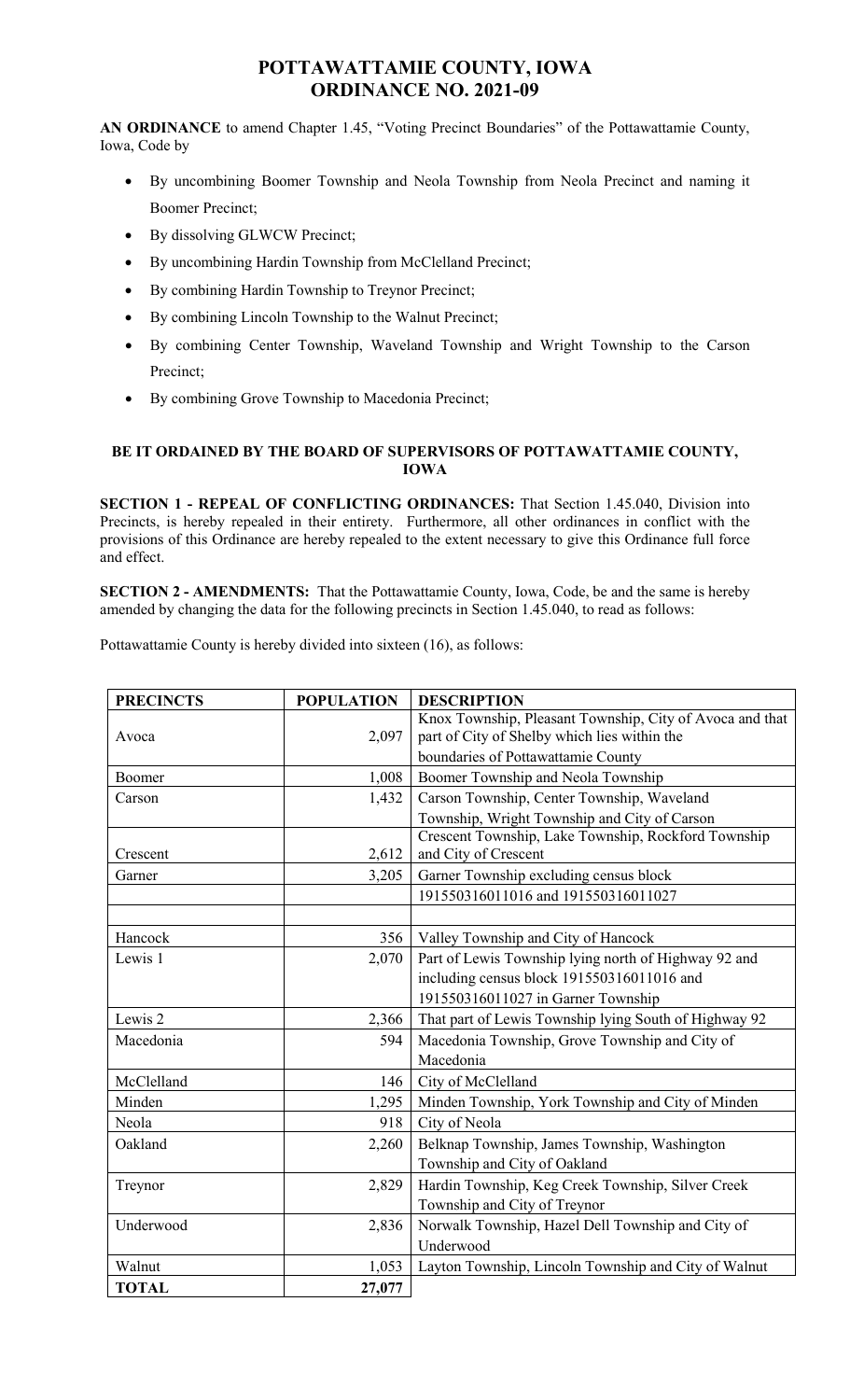**SECTION 3 - SEVERABILITY:** That should any section or provision of this Ordinance be declared by a court of competent jurisdiction to be invalid, that decision shall not effect that validity of the Ordinance as a whole or any part thereof, other than the part so declared to be invalid.

**SECTION 4 - EFFECTIVE DATE:** This Ordinance shall be in full force and effect from and after its passage, approval and publication as provided by law.

## **Dated this 9th Day of December, 2021.**

## **ROLL CALL VOTE**

|                         | <b>AYE</b> | <b>NAY</b> | <b>ABSTAIN</b> | <b>ABSENT</b> |
|-------------------------|------------|------------|----------------|---------------|
| Scott A. Belt, Chairman | O          | O          | ∩              | ∩             |
| Tim Wichman             | $\circ$    | $\circ$    | Ω              | ∩             |
| Lynn Grobe              | O          | $\circ$    | O              | ∩             |
| Justin Schultz          | O          | O          | O              | ∩             |
| <b>Brian Shea</b>       | O          | O          | ∩              | ◯             |

ATTEST: \_\_\_\_\_\_\_\_\_\_\_\_\_\_\_\_\_\_\_\_\_\_\_\_\_\_\_\_\_\_\_\_\_\_\_\_\_\_\_\_\_\_\_\_\_\_\_\_\_

Melvyn Houser, County Auditor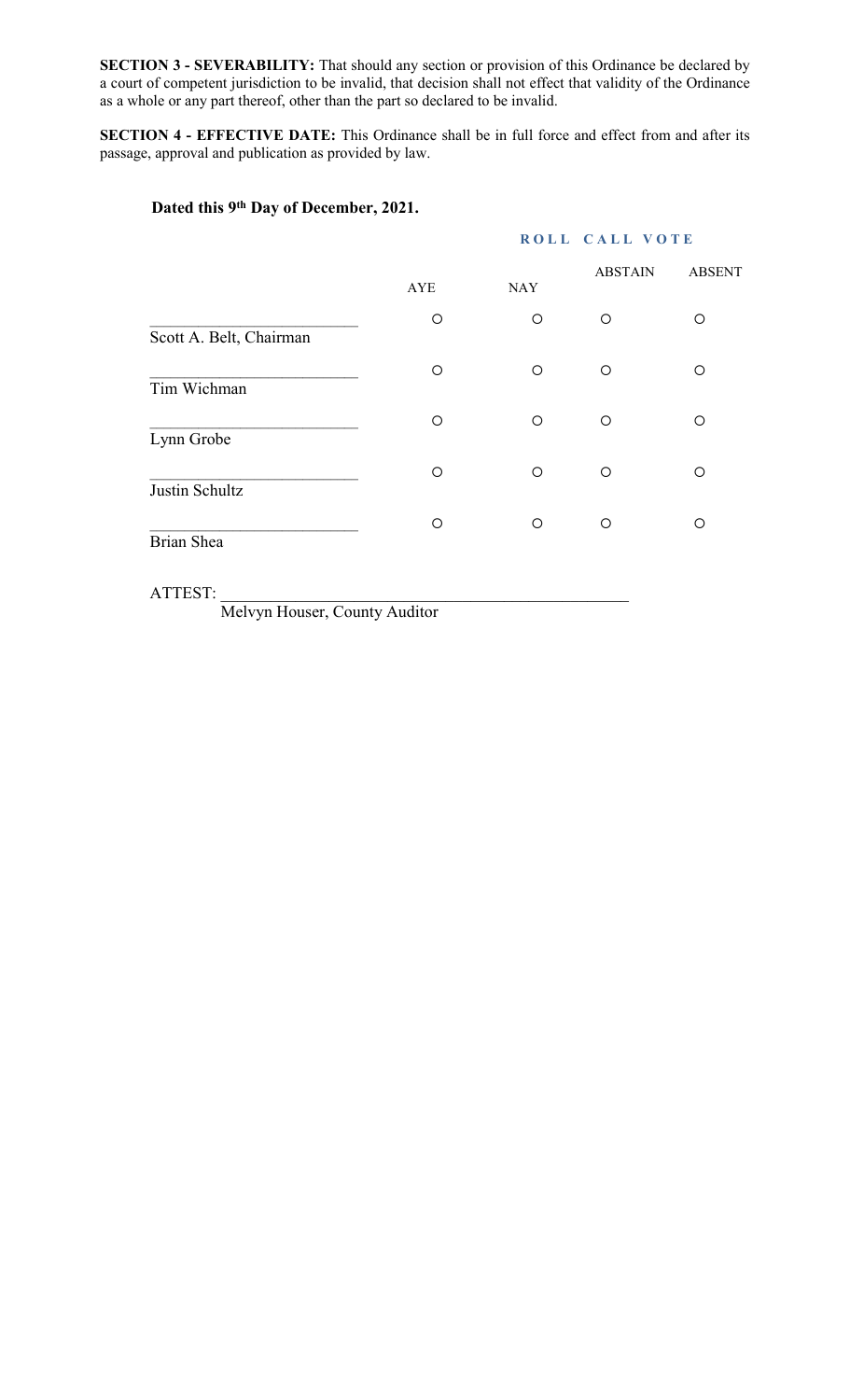#### **State of lowa County Reprecincting Worksheet (1 of 2)** All Counties (Plan One, Plan Two, Plan Three)

| County Point of Contact Information for Reprecincting & Redistricting Process |                                                                                               |  |
|-------------------------------------------------------------------------------|-----------------------------------------------------------------------------------------------|--|
| Title: Deputy Auditor                                                         |                                                                                               |  |
|                                                                               |                                                                                               |  |
|                                                                               |                                                                                               |  |
| Council Bluffs                                                                | 51501                                                                                         |  |
|                                                                               |                                                                                               |  |
|                                                                               | County Population (use 2020 Census number): 93,667<br>Email: kristi.everett@pottcounty-ia.gov |  |

#### **VISOF PIAN (CHOOSE ONE)**

Plan One: Supervisors elected at-large without residency requirements

Plan Two: Supervisors elected at-large but must live in supervisor district

Plan Three: Supervisors elected by supervisor district and must live in district

#### **Precinct Ordinance and Public Hearing Information**

- 1. Attach a copy of the ordinance describing the county precinct boundaries with this worksheet. If no changes were made to the precinct boundaries following the 2020 census, you still must submit the ordinance, and a copy of the existing precinct ordinance is sufficient.
- 2. Write the date on which the public hearing was held. If no changes to precinct boundaries were made, a public hearing was not required so write N/A on the line below.

Date of public hearing(s): 12-7-2021 and 12-9-2021